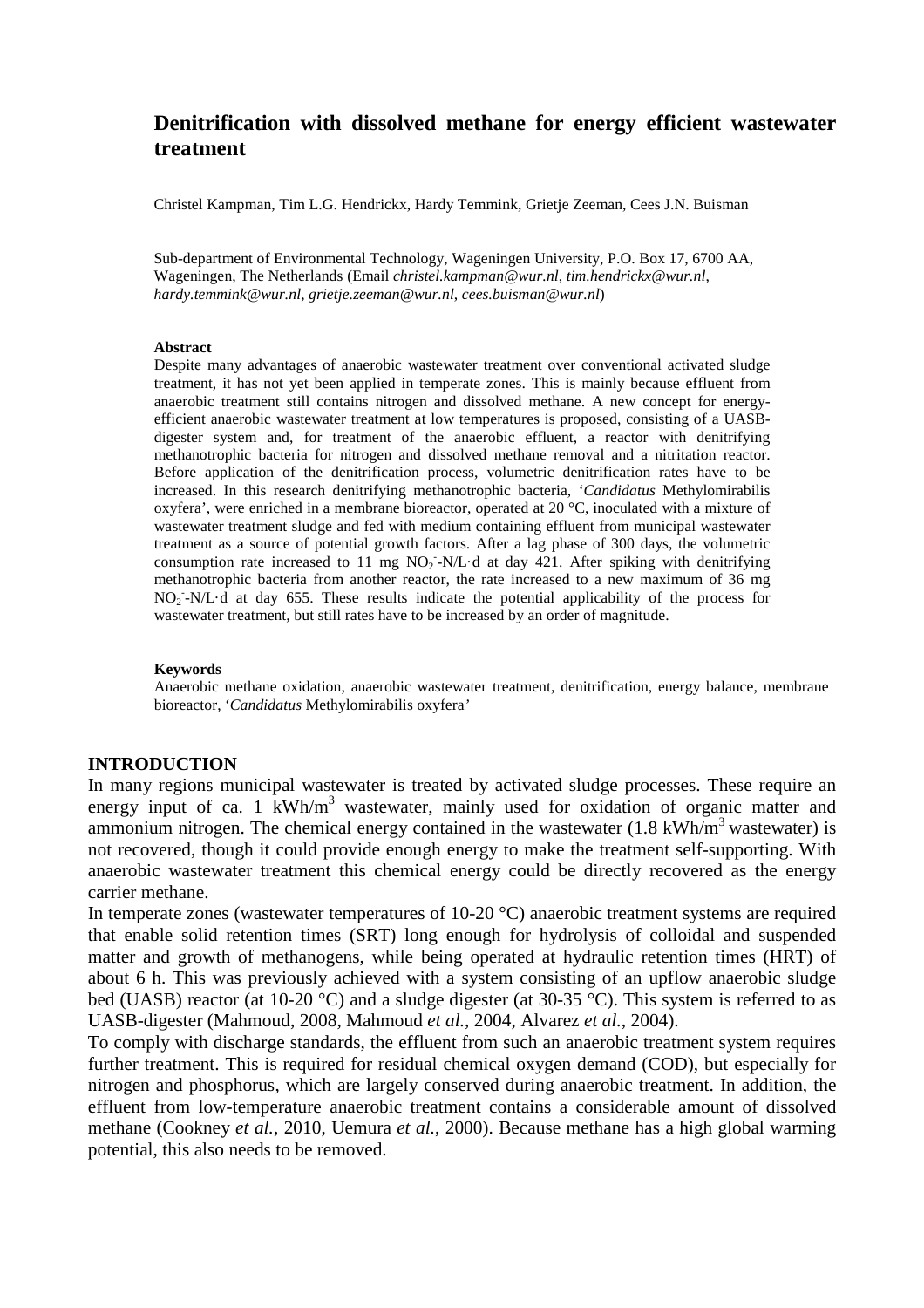Conventional technologies can be applied to remove residual COD and phosphorus from the effluent of anaerobic treatment. In contrast, nitrogen cannot be removed using the conventional sequence of nitrification and heterotrophic denitrification, because anaerobic treatment already removes the readily available carbon sources. The autotrophic process of anaerobic ammonium oxidation could be applied (Hendrickx *et al.*, 2012). However, this process does not remove dissolved methane. Instead, the recently discovered nitrite-denitrifying methanotrophic bacterium '*Candidatus* Methylomirabilis oxyfera' (hereafter *M.* oxyfera) offers the opportunity to develop a reactor that removes both nitrogen and dissolved methane, according to eq. 1.

$$
3 \text{ CH}_4 + 8 \text{ NO}_2 + 8 \text{ H}^+ \rightarrow 3 \text{ CO}_2 + 4 \text{ N}_2 + 10 \text{ H}_2\text{O} \qquad \text{Equation 1.}
$$

For application of this process after low-temperature anaerobic wastewater treatment, ammonium from the effluent first has to be converted to nitrite in a separate nitritation reactor. According to above stoichiometry (eq. 1) a concentration of 20 mg/L dissolved methane (calculated assuming Henry's law, atmospheric pressure, 10 °C and 70 % methane in the biogas) suffices to remove 47 mg N/L, a concentration common for effluent from anaerobic wastewater treatment plants. To conserve methane for denitrification and to save on aeration energy this reactor is positioned after the reactor for denitrification coupled to anaerobic methane oxidation. The combination of UASBdigester, a reactor for denitrification coupled to anaerobic methane oxidation (DAMO), and a nitritation reactor offers a new opportunity for energy-efficient wastewater treatment (fig. 1).



**Figure 1.** Proposed treatment concept for anaerobic wastewater treatment at low temperatures, consisting of a UASBdigester system, a reactor for nitrogen and methane removal by means of denitrification coupled to anaerobic methane oxidation and a nitritation reactor. Adapted from Hendrickx *et al.* (2010).

For implementation of this concept, the major challenge is to develop a reactor with denitrifying methanotrophic bacteria that can be operated at short HRT. Until now, the highest volumetric denitrifying methanotrophic activity, viz. 36 mg NO<sub>2</sub>-N/L·d, was obtained in a sequencing batch reactor inoculated with sediment from Ooijpolder, The Netherlands, operated at 30 °C (Ettwig *et al.*, 2009). Also in other studies, sequencing (fed-)batch reactors (Kampman *et al.*, submitted, Luesken *et al.*, 2011, Hu *et al.*, 2009, Raghoebarsing *et al.*, 2006) and a completely stirred tank reactor (Ettwig *et al.*, 2009) were used, from which possibly a significant amount of the slowgrowing *M. oxyfera* washed out. In addition, a stagnating rate was observed in several enrichment cultures (Kampman *et al.*, submitted, Ettwig *et al.*, 2008, 2009). It was hypothesized this could be due to production of an inhibiting compound, or absence of an unknown growth factor.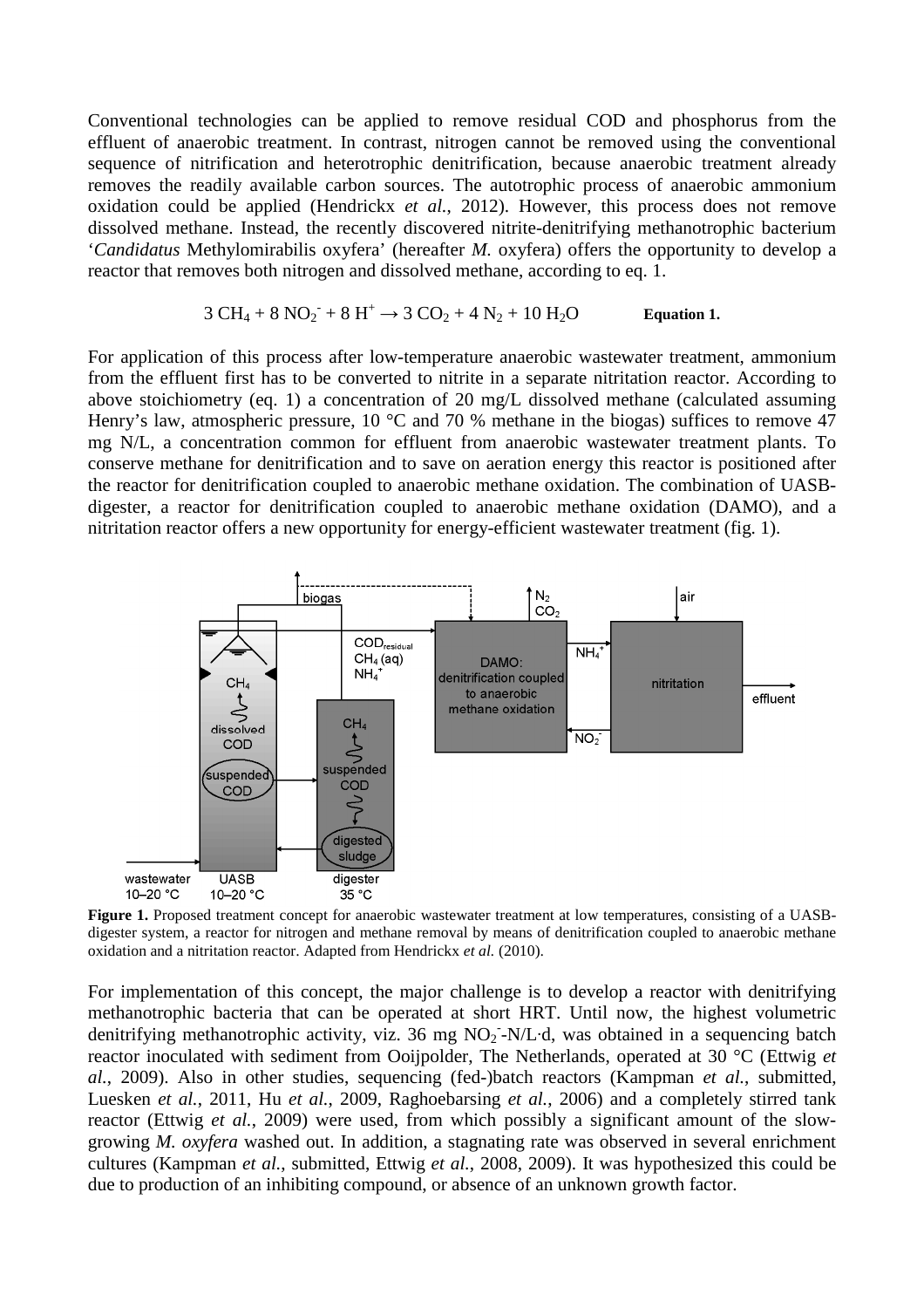For the treatment of effluent from anaerobic wastewater treatment plants maximum observed rates would translate to an HRT of 1.4 d. For implementation in wastewater treatment the rate needs to be increased by an order of magnitude and the process has to be operated at lower temperatures. The present study therefore focussed on enrichment of denitrifying methanotrophic bacteria from wastewater treatment sludge at 20 °C and used a membrane bioreactor (MBR) to ensure complete biomass retention. An overall energy balance for the concept will also be presented.

### **METHODS**

#### **Bioreactor operation**

For the enrichment of denitrifying methanotrophic bacteria an MBR (working volume 4.6 L) was inoculated with 1.0 g VS/L (0.37 g protein/L) of a sludge mixture. Equal amounts (0.33 g VS/L; determined after washing) of each digested primary sludge, secondary sludge and digested secondary sludge (wastewater treatment plant Ede, The Netherlands) was added. The sludge was washed to remove dissolved organic matter because this could serve as substrate for heterotrophic denitrifying bacteria. These bacteria could compete for nitrite and thereby decelerate enrichment of denitrifying methanotrophic bacteria. Sludge was centrifuged (digested primary sludge and activated sludge 5 min, digested secondary sludge 10 min, at 2,500 g), the supernatant was discarded and the pellets were resuspended in water. This was repeated four times. Thereafter the sludge was centrifuged once more and the pellets were dissolved in a small amount of water. This concentrated, washed sludge was used to inoculate the reactor. After 421 days of operation 0.10 g protein/L and after 623 days 0.22 g protein/L of concentrated effluent from two sequencing fedbatch reactors (SFBRs) inoculated with sediment from ditches from Ooijpolder, The Netherlands (Kampman *et al.*, submitted), was added.

The MBR was continuously fed with  $CH_4/CO_2$  (5.0-10 ml/min, 93.6-95.0 % CH<sub>4</sub>, 5.0-6.4 % CO<sub>2</sub>) and influent (adapted from Ettwig *et al.* (2009)). In addition it contained 10% (v/v) 0.2 µm filtered (to remove colloidal and suspended matter, such as microorganisms) effluent from municipal wastewater treatment plant Bennekom, The Netherlands, as a source of potential growth factors. At this treatment plant wastewater is treated by means of an activated sludge process, including biological nitrogen and phosphorus removal. Effluent from the process is treated in a sand filter in which remaining phosphate is removed by means of iron precipitation. On average the effluent contained 1.3 mg biochemical oxygen demand/L, 24 mg COD/L, 2.1 mg Kjeldahl nitrogen/L and 3.8 mg  $(NO<sub>2</sub> + NO<sub>3</sub>)$ -N/L. Reactor effluent was removed via a membrane (pore size 30-50 nm; VFU-250, Memos Membranes Modules Systems GmbH) to ensure complete biomass retention. The pH was controlled between 7.0 and 8.0 by equilibrium between  $CO_2$  and  $HCO_3$ . The temperature was controlled at  $20 \pm 1$  °C.

During the enrichment, the nitrite loading rate (NLR) was adjusted to match the consumption rate. The nitrite concentration, which was estimated 3-5 times per week, was maintained at 3-30 mg NO<sub>2</sub>-N/l. To prevent nitrite accumulation to toxic levels medium supply was stopped when the nitrite concentration exceeded 30 mg  $NO<sub>2</sub>$ -N/l. The medium supply was resumed when the concentration decreased to below 15  $NO<sub>2</sub>$ -N/l. NLR was adjusted by adjusting the HRT (9-29 d) or medium concentration (0.014-0.980 g NO<sub>2</sub>-N/l). To control the pH between 7.0 and 8.0, the bicarbonate concentration in the medium was decreased in time (from 1.0 to 0.1 g/l), while the denitrification rate and thereby the proton consumption rate increased.

#### **Analyses**

Nitrite concentration was estimated 3-5 times a week using test strips (Merckoquant, Merck chemicals) and measured once per week to once every other week by ion chromatography. Methane, nitrogen, carbon dioxide and oxygen were measured by gas chromatography. After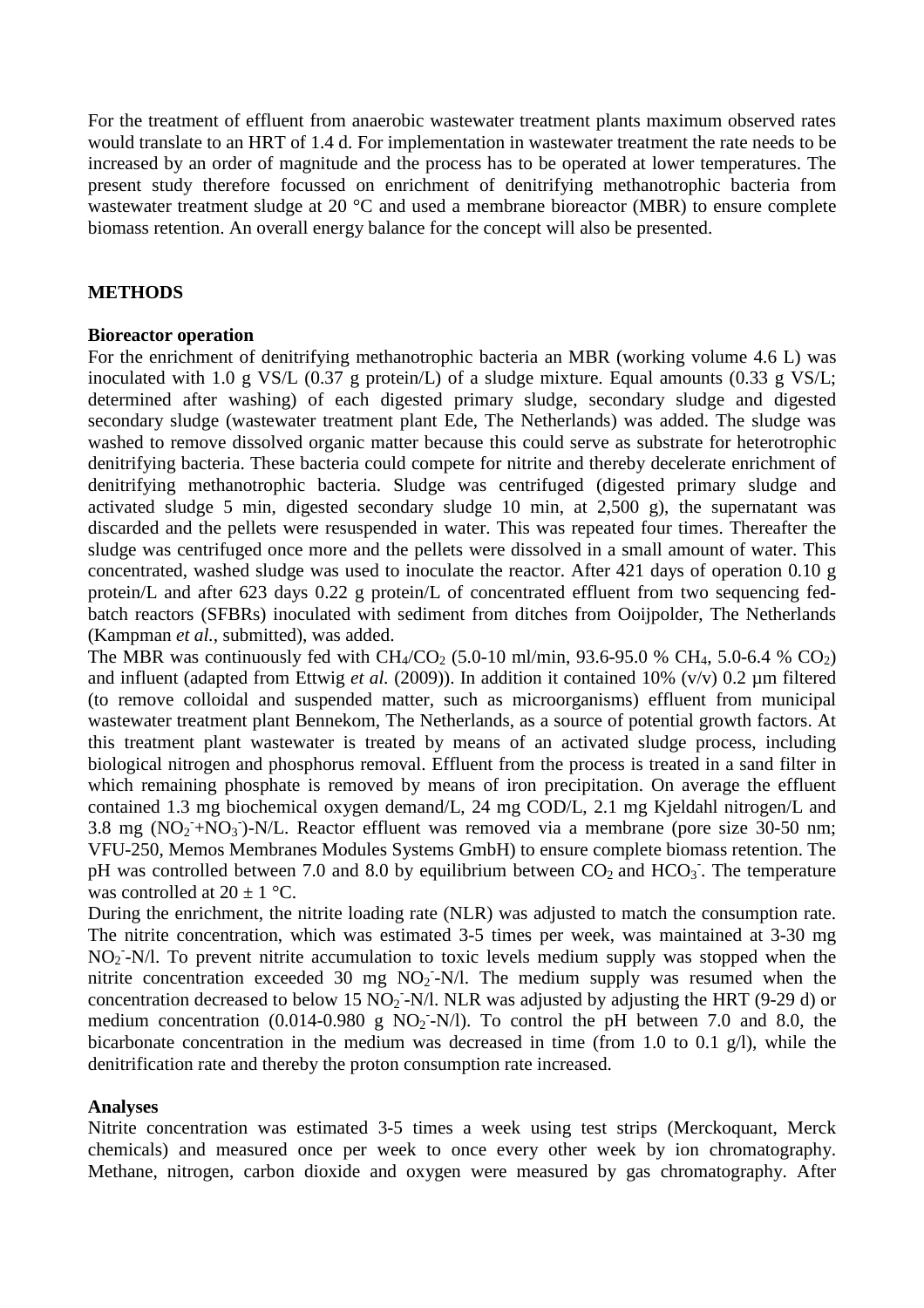hydrolysis of the samples (Kampman *et al.*, submitted), protein concentration was determined by a modified Hartree-Lowry method (Hartree, 1972). VS concentration was determined according to Standard Method 2540 (APHA, 1998).

Fluorescence *in situ* hybridization (FISH) was performed using probes targeting bacteria affiliated with the NC10 phylum (Raghoebarsing *et al.*, 2006), the EUB mix for almost all bacteria; EUB338, EUB338II, EUB338III (Daims *et al.*, 1999) and the DNA stain DAPI (Kampman *et al.*, submitted).

## **Energy balance**

The main assumptions for the energy balance were influent concentrations of 600 mg COD/L and 50 mg N/L; effluent concentrations of 40 mg COD/l and 10 mg N/l; an anaerobic COD conversion efficiency of 60 %; an aeration energy of 0.5 kWh/kg  $O_2$ ; an energy content of 680 kJ/mol CH<sub>4</sub>; a sludge circulation flow between UASB and digester of 2.5 % of the influent wastewater flow; and a wastewater temperature of 15 °C.

## **RESULTS AND DISCUSSION**

## **Enrichment of denitrifying bacteria using a membrane bioreactor**

After 300 days of low nitrite consumption (phase I, partly shown in fig. 2), the volumetric denitrification rate increased from 1.5 (day 300) to 11 mg  $NO<sub>2</sub>$ -N/l·d (day 421; phase II in fig. 2). After the addition of biomass from the effluent of two SFBRs enriched in *M. oxyfera* (at day 421), the nitrite consumption rate further increased to 34 mg  $NO<sub>2</sub>$ -N/l·d (day 623; phase III in fig. 2). In a control reactor to which no concentrated effluent was added such a sharp increase was not observed (data not shown), indicating the increase in volumetric nitrite consumption rate observed was a result of this addition. After 508 days the increase of denitrification rate slowed down. A second addition of biomass, at day 623 (start of phase IV in fig. 2), did not result in an acceleration. Instead, denitrification rate continued to increase very slowly. At day 655 a new maximum rate of  $36 \text{ mg NO}_2$ -N/l·d was obtained.

Molecular analyses confirmed organisms of the type *M. oxyfera* were enriched and dominated the reactor (60-70 %, fig. 3) after a year of operation. Sequences obtained in this enrichment were related to sequences in other studies, in which also *M. oxyfera* was enriched or detected (Ettwig *et al.*, 2008, 2009, Raghoebarsing *et al.*, 2006, Hu *et al.*, 2009; data not shown).

The maximum volumetric denitrification rate achieved in the present study matches the highest rate reported so far. This was achieved using a membrane bioreactor for complete biomass retention, instead of a SFBR, at a lower temperature (20  $\degree$ C vs. 30  $\degree$ C) and with the addition of effluent from wastewater treatment, after 508 days the denitrification rate only slowly increased. Something similar was observed in previous enrichment studies (Kampman *et al.*, submitted, Ettwig *et al.* 2008, 2009). Ettwig et al. (2008) proposed this was due to production of an inhibiting compound, or absence of an unknown growth factor. Another explanation could be washout of biomass (Kampman *et al.*, submitted). However, in this enrichment study biomass retention was complete, and still denitrification rates stabilized, suggesting other limitations exist. The maximum rate in this study was reached after biomass enriched in *M. oxyfera*, originating from SFBRs inoculated with Ooijpolder sediment, was added. The maximum rate in the control reactor inoculated with sludge only stayed behind. This suggested sediment from Ooijpolder contained a growth factor lacking in a reactor inoculated with sludge or a different phylotype was enriched from the sludge than from the sediment. A second addition of biomass did not result in such a sharp increase in nitrite consumption rates as was observed before and denitrification rates stabilized, though at a higher rate. This suggests that product inhibition or lack of essential growth factors have caused the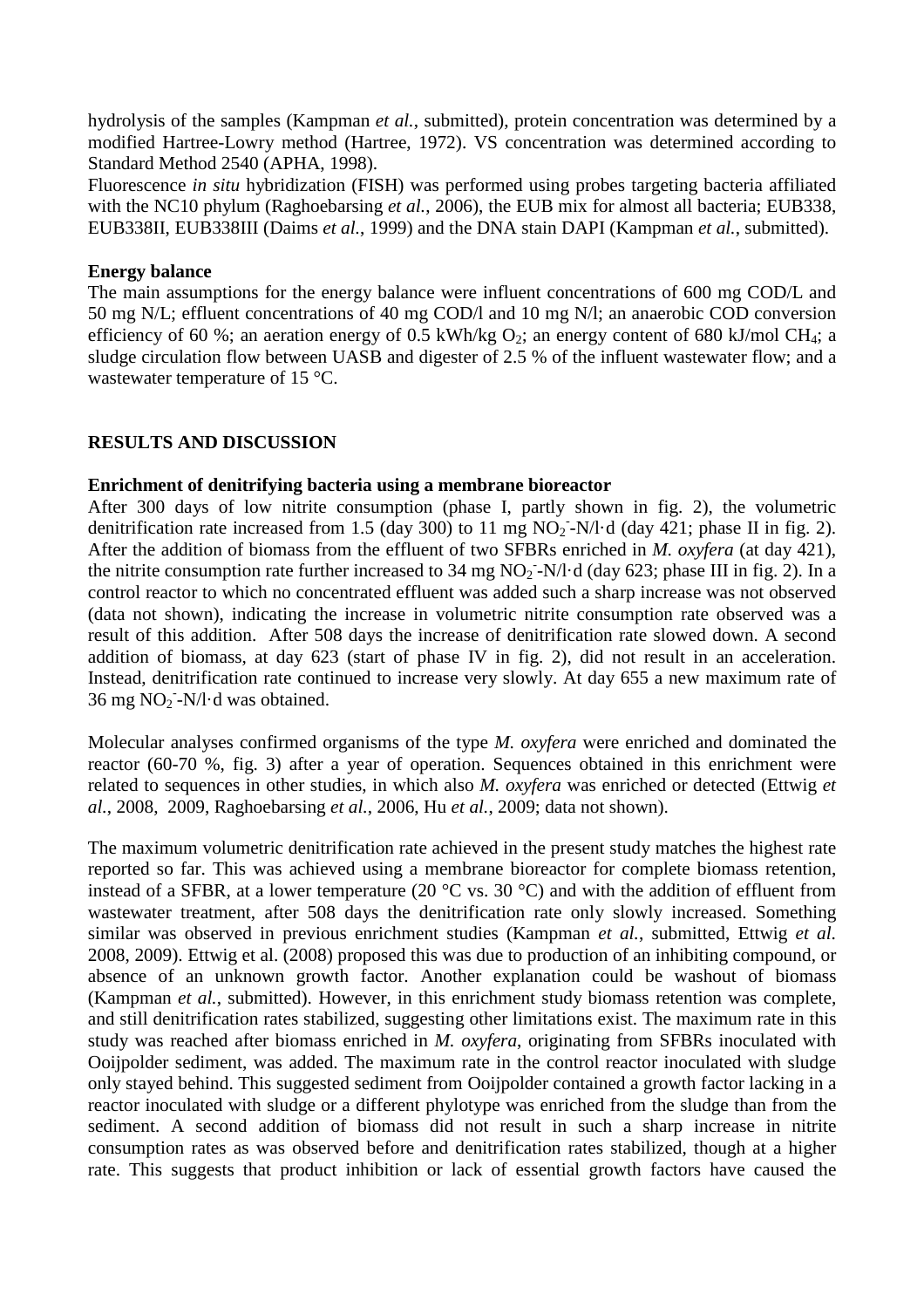stagnating nitrite consumption rates and prevented an increase in consumption rates even after addition of biomass. Adding potential growth factors and applying higher flow rates to washout inhibiting products are now being studied to increase the denitrification rates.



**Figure 2.** Nitrite loading rate applied to the reactor in time. Latin numbers indicate (I) lag phase, (II) exponential growth phase, (III) increase in nitrite loading rate after addition of concentrated effluent from two SFBRs inoculated with sediment from Ooijpolder, The Netherlands (IV) increase of nitrite loading rate slowed down and (V) addition of concentrated effluent from SFBRs. An NLR of zero was set to avoid nitrite accumulation or caused by technical problems (such as failing pumps).



**Figure 3.** Fluorescence *in situ* hybridization of biomass from the membrane bioreactor after 12 months of enrichment. Fluorescence micrograph after hybridization with probes DBACT1027 (Cy3; red) specific for NC10 bacteria; and EUB mix (probes EUB338 I-III; Cy5; dark blue), detecting nearly all eubacteria. Due to co-hybridization with the specific and general probes, the *M. oxyfera* bacteria appear pink.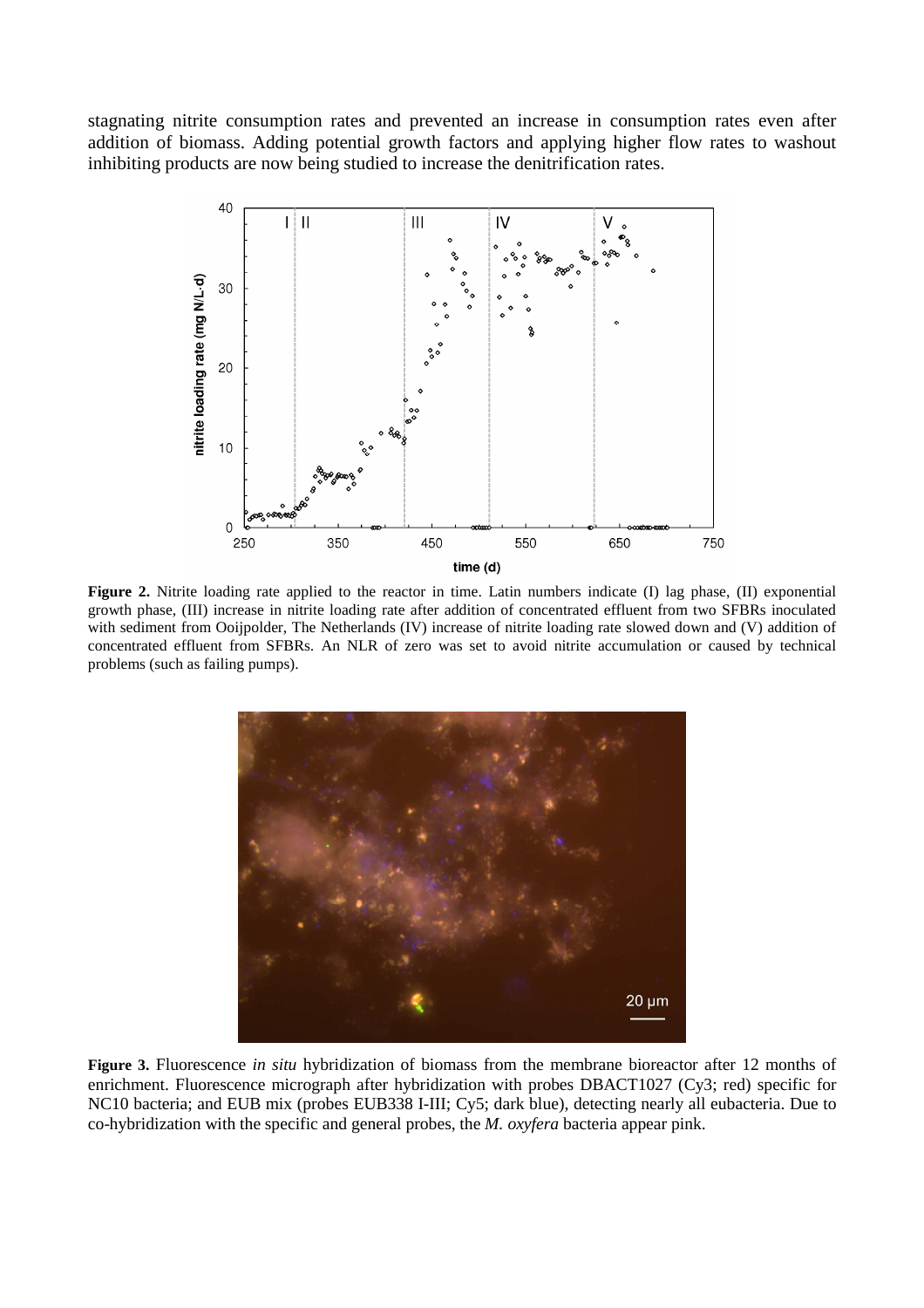#### **Energy balance**

Fig. 4 shows the energy balance for direct anaerobic treatment of municipal wastewater treatment combined with the DAMO process for removal of nitrogen and dissolved methane. The energy recovered as methane  $(0.86 \text{ kWh/m}^3$  wastewater) is sufficient for heating the digester and for nitritation and oxidation of residual organic material. These calculations assumed 100% conversion efficiency of biogas to electricity and heat. Also, energy losses, occurring in e.g. heating and aeration, were not taken into account.



**Figure 4** Energy balance for direct anaerobic treatment of municipal wastewater combined with nitritation and the DAMO process for nitrogen removal. CHP stands for combined heat and power. All numbers are in kWh/m<sup>3</sup> of influent wastewater. Energy recovery from digester effluent is not included. Also not included are the energy losses occurring in CHP, heating and aeration, energies for pumping, mixing, sludge processing, etc.

Some of the assumptions used in the calculations are still subject of further research. In the calculations a recirculation rate of 2.5 % of the influent flow rate was consumed. Experimental optimization should show whether this rate may be lower, whilst still achieving the necessary stabilization of the sludge from the UASB and at the same time provide sufficient methanogenic biomass that is grown in the digester. This would result in lower energy requirements for pumping sludge to the digester and for heating of the transported sludge. For the calculations an anaerobic COD conversion of 60% was assumed. Variations in the anaerobic efficiency have a large impact on the total energy balance. A lower anaerobic biodegradability may not result in net energy production. Also energy losses and energy requirements for equipment and processing will have to be taken into account. Overall, however, the proposed system will still allow a lower net energy consumption compared to conventional aerobic waste water treatment requiring an energy input of appr.  $1 \text{ kWh/m}^3$  and not recovering chemical energy contained in the wastewater.

#### **Implications**

In this study, using a different reactor setup, viz. a MBR, a lower enrichment temperature and the addition of effluent from municipal wastewater treatment, similar bacteria were enriched and similar maximum volumetric consumption rates were obtained as in previous studies. These results indicate that it is potentially interesting to apply *M. oxyfera* in wastewater treatment, although the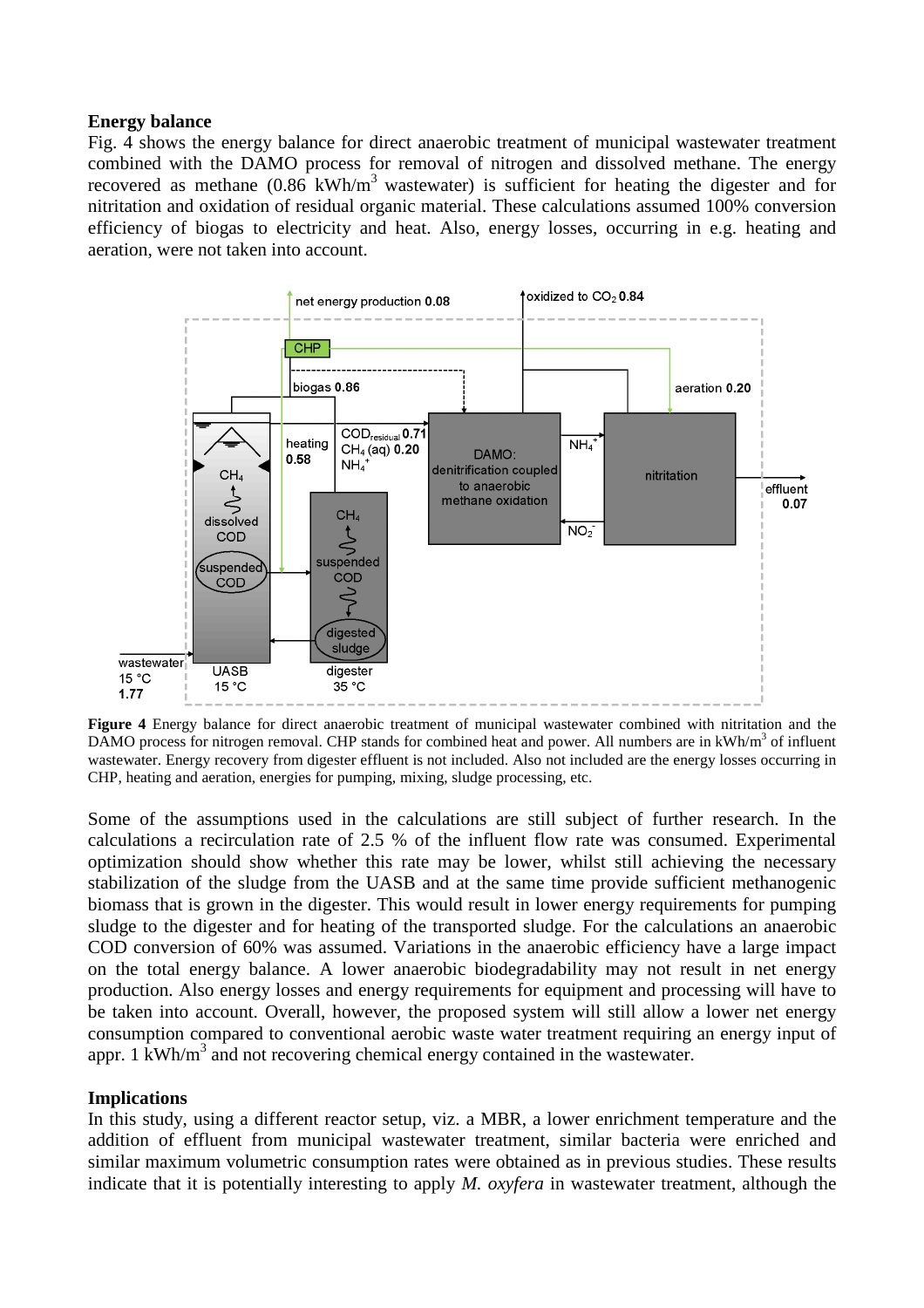volumetric denitrification rate has to be increased by an order of magnitude before practical application becomes possible. Reactor operation will be continued and effect of different growth factors and of flow rate on volumetric denitrification rate will be studied. If the rate is increased, a system with denitrifying methanotrophic bacteria could be used in a new, energy efficient, treatment concept for anaerobic sewage treatment at low temperatures. The proposed concept consists of a UASB-digester system for anaerobic wastewater treatment, a reactor for denitrification coupled to anaerobic methane oxidation for removal of nitrite and dissolved methane and a nitritation reactor for conversion of ammonium to nitrite. This concept would make use of all advantages characteristic of anaerobic treatment whilst removing effluent methane and nitrogen. The concentration of dissolved methane determines if denitrification using denitrifying methanotrophic bacteria is feasible. If not, possibly in summer periods, either biogas could be added, or denitrifying methanotrophic bacteria have to work side-by-side with anammox bacteria, as proposed by Luesken *et al.* (2011).

## **CONCLUSIONS**

- The present research shows for the first time that *M. oxyfera* can be enriched from a mixture of sludge from municipal wastewater treatment in a membrane bioreactor at 20 °C, fed with medium containing effluent from municipal wastewater treatment.
- The maximum denitrification rate of the present enrichment (36 mg  $NO<sub>2</sub>$ -N/L·d) matches the highest rate in literature, despite the lower enrichment temperature (20 °C vs. 30 °C).
- The stagnating volumetric consumption rate indicates an inhibiting product is formed or a growth factor is missing.
- Maximum volumetric nitrite consumption rates have to be increased by an order of magnitude before a reactor concept with denitrifying methanotrophic bacteria can compete with conventional denitrification and can be used in wastewater treatment.
- The proposed concept of a UASB-digester and denitrification coupled to anaerobic methane oxidation offers an option for energy neutral municipal wastewater treatment.

## **ACKNOWLEDGEMENTS**

This study was financed by Technology Foundation STW, the Netherlands (project 07736).

### **REFERENCES**

Alvarez, J.A., Armstrong, E., Presas, J., Gomez, M. and Soto, M. (2004). Performance of a UASB-Digester system treating domestic wastewater. *Environmental Technology*, 25(10), 1189-1199.

APHA, AWWA, WEF, *Standard methods for the examination of water and wastewater*. 20th ed.; 1998.

Cookney, J., McAdam, E.J., Cartmell, E. and Jefferson, B., Recovery of methane from anaerobic process effluent using poly-di-methyl-siloxane membrane contactors. In *12th World Congress on Anaerobic Digestion*, Guadalajara, Mexico, 2010.

Daims, H., Bruhl, A., Amann, R., Schleifer, K.H. and Wagner, M. (1999). The domain-specific probe EUB338 is insufficient for the detection of all Bacteria: Development and evaluation of a more comprehensive probe set. *Systematic and Applied Microbiology*, 22(3), 434-444.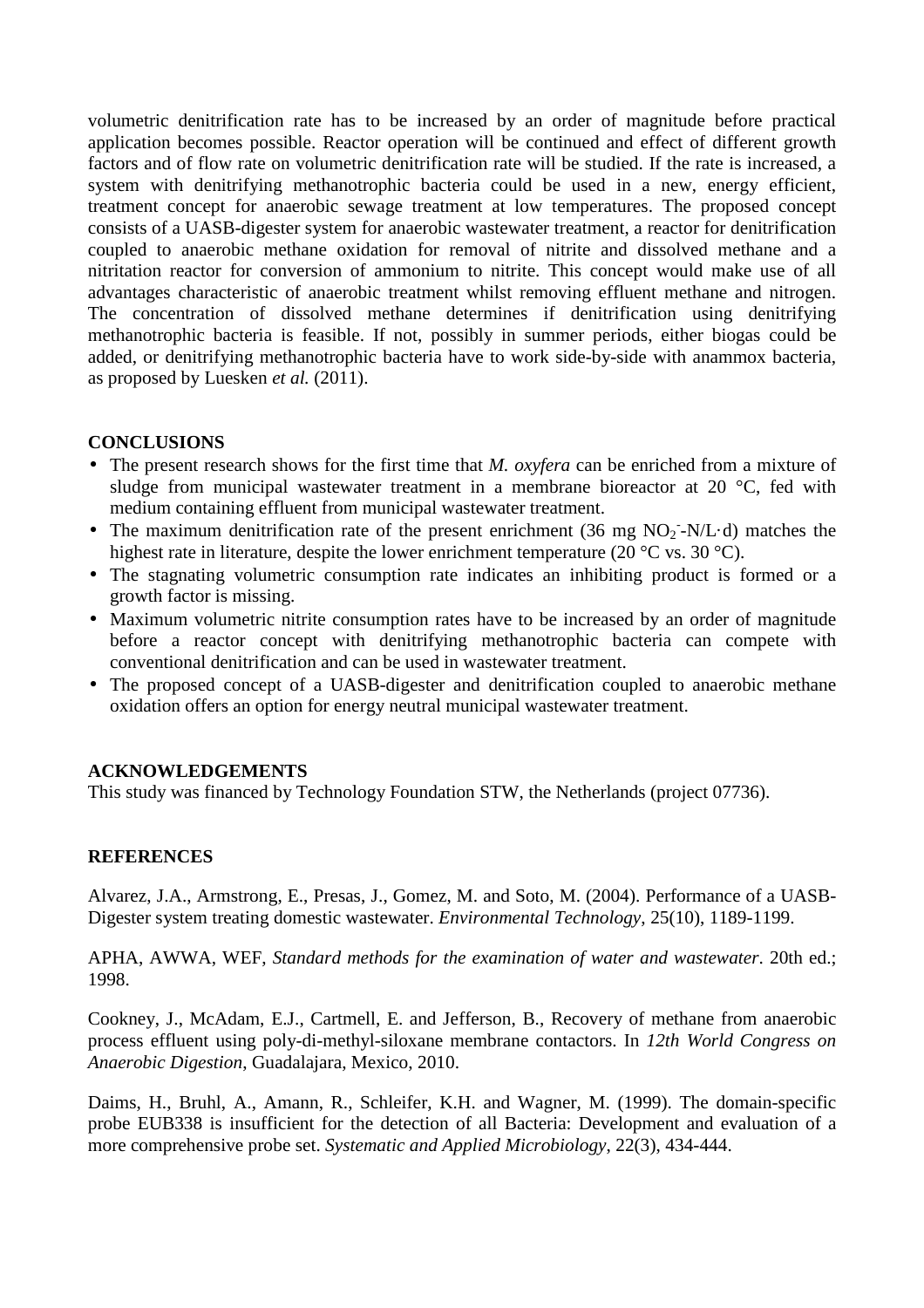Ettwig, K.F., Shima, S., Pas-Schoonen, K.T.v.d., Kahnt, J., Medema, M.H., Op den Camp, H.J.M., Jetten, M.S.M. and Strous, M. (2008). Denitrifying bacteria anaerobically oxidize methane in the absence of *Archaea*. *Environmental Microbiology*, 10(11), 3164-3173.

Ettwig, K.F., Alen, T.v., Pas-Schoonen, K.T.v.d., Jetten, M.S.M. and Strous, M. (2009). Enrichment and Molecular Detection of Denitrifying Methanotrophic Bacteria of the NC10 Phylum. *Applied and Environmental Microbiology*, 75(11), 3656-3662.

Hartree, E.F. (1972). Determination of protein: A modification of the lowry method that gives a linear photometric response. *Analytical Biochemistry*, 48(2), 422-427.

Hendrickx, T., Kampman, C., Luesken, F. and Temmink, H. (2010). Denitrificatie met opgelost methaan uit anaerobe vergisting: nieuwe mogelijkheid voor afvalwaterbehandeling (Denitrification with dissolved methane from anaerobic digestion: novel opportunity for sewage treatment). *H2O*, 14/15, 34-36.

Hendrickx, T.L.G., Wang, Y., Kampman, C., Zeeman, G., Temmink, H. and Buisman, C.J.N. (2012). Autotrophic nitrogen removal from low strength waste water at low temperature. *Water Research*, 46(7), 2187-2193.

Hu, S.H., Zeng, R.J., Burow, L.C., Lant, P., Keller, J. and Yuan, Z.G. (2009). Enrichment of denitrifying anaerobic methane oxidizing microorganisms. *Environmental Microbiology Reports*, 1(5), 377-384.

Juretschko, S., Timmermann, G., Schmid, M., Schleifer, K.H., Pommerening-Roser, A., Koops, H.P. and Wagner, M. (1998). Combined molecular and conventional analyses of nitrifying bacterium diversity in activated sludge: Nitrosococcus mobilis and Nitrospira-like bacteria as dominant populations. *Applied and Environmental Microbiology*, 64(8), 3042-3051.

Kampman, C., Hendrickx, T.L.G., Luesken, F.A., Alen, T.A.v., Op den Camp, H.J.M., Jetten, M.S.M., Zeeman, G., Buisman, C.J.N. and Temmink, H. (submitted). Enrichment of denitrifying methanotrophic bacteria for application after direct low-temperature anaerobic sewage treatment.

Luesken, F., Alen, T.v., Biezen, J.v.d., Frijters, C., Toonen, G., Kampman, C., Hendrickx, T.L.G., Zeeman, G., Temmink, B.G., Strous, M., Op den Camp, H.J.M. and Jetten, M.S.M. (2011). Diversity and enrichment of nitrite-dependent anaerobic methane oxidizing bacteria from wastewater sludge. *Applied Microbiology and Biotechnology*, 92, 845-854.

Luesken, F., Sanchez, J., Alen, T.v., Sanabria, J., Op den Camp, H.J.M., Jetten, M.S.M., Kartal, B. (2011) Simultaneous nitrite-dependent anaerobic methane and ammonium oxidation processes. *Applied and Environmental Microbiology*, 77 6802-6807.

Mahmoud, N. (2008). High strength sewage treatment in a UASB reactor and an integrated UASBdigester system. *Bioresource Technology*, 99(16), 7531-7538.

Mahmoud, N., Zeeman, G., Gijzen, H. and Lettinga, G. (2004). Anaerobic sewage treatment in a one-stage UASB reactor and a combined UASB-Digester system. *Water Res*, 38(9), 2347-2357.

Raghoebarsing, A.A., Pol, A., Pas-Schoonen, K.T.v.d., Smolders, A.J.P., Ettwig, K.F., Rijpstra, W.I.C., Schouten, S., Damste, J.S.S., Op den Camp, H.J.M., Jetten, M.S.M. and Strous, M. (2006). A microbial consortium couples anaerobic methane oxidation to denitrification. *Nature*, 440(7086), 918-921.